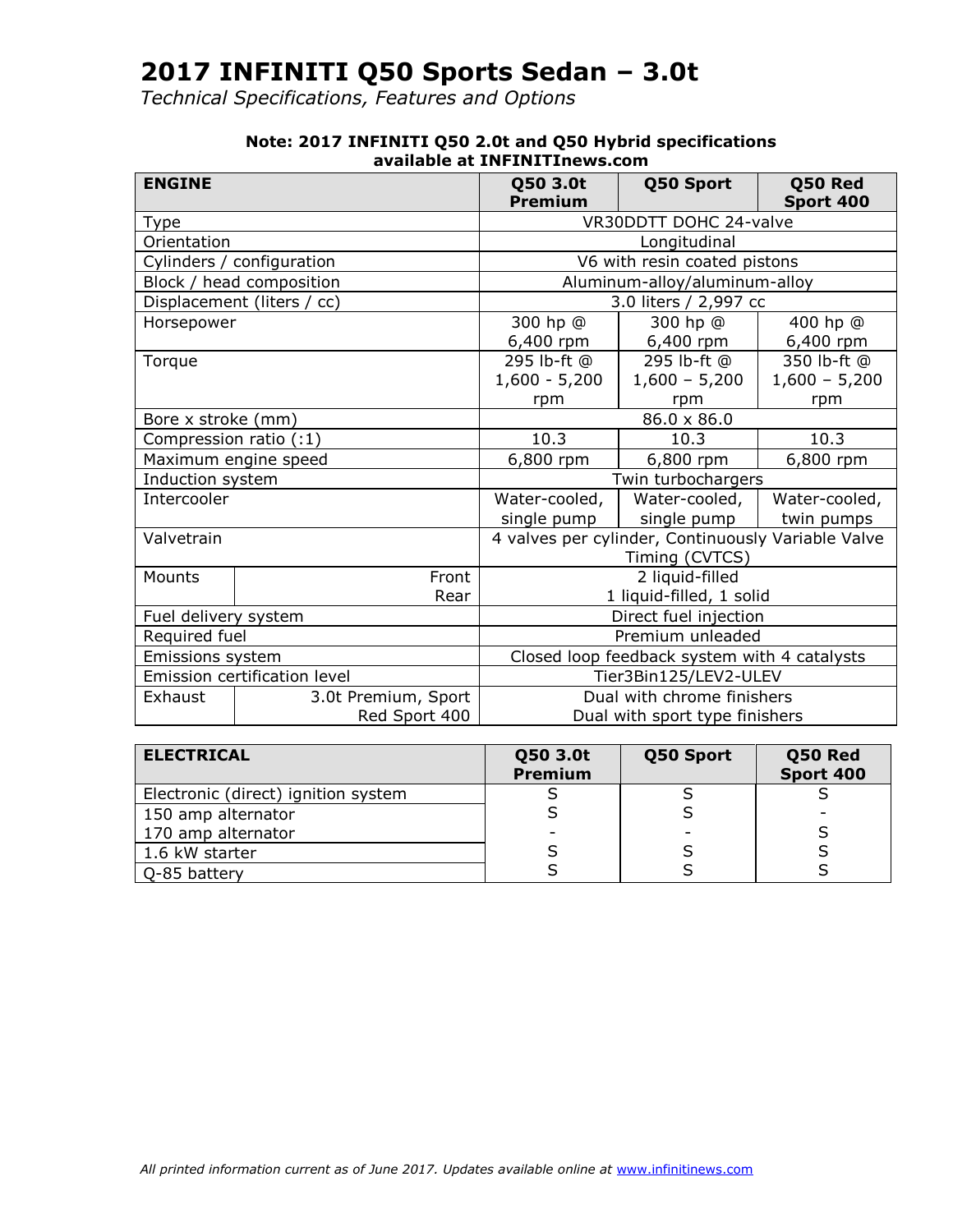| <b>DRIVETRAIN</b>                                                  |                 | Q50 3.0t<br><b>Premium</b> | Q50 Sport                                    | Q50 Red<br>Sport 400 |  |
|--------------------------------------------------------------------|-----------------|----------------------------|----------------------------------------------|----------------------|--|
| Drive configuration                                                |                 |                            |                                              |                      |  |
| Front engine/rear-wheel drive                                      |                 | S (RWD)                    | S (RWD)                                      | S (RWD)              |  |
| Front engine/ATESSA ET-S® all-wheel<br>drive                       |                 | S (AWD)                    | S (AWD)                                      | S (AWD)              |  |
| Transmission type                                                  |                 |                            | 7-speed automatic w/Sport mode and Downshift |                      |  |
|                                                                    |                 |                            | Rev Matching                                 |                      |  |
| Adaptive Shift Control                                             |                 |                            | S                                            |                      |  |
| <b>Hill Start Assist</b>                                           |                 | S                          |                                              |                      |  |
| Gear ratios $(:1)$                                                 | 1 <sup>st</sup> |                            | 4.783                                        |                      |  |
|                                                                    | 2 <sub>nd</sub> |                            | 3.103                                        |                      |  |
|                                                                    | 3 <sup>rd</sup> |                            | 1.984                                        |                      |  |
|                                                                    | 4 <sup>th</sup> | 1.371                      |                                              |                      |  |
|                                                                    | 5 <sup>th</sup> | 1.000                      |                                              |                      |  |
|                                                                    | 6 <sup>th</sup> | 0.871                      |                                              |                      |  |
| 7 <sup>th</sup>                                                    |                 | 0.776                      |                                              |                      |  |
|                                                                    | Rev.            |                            | 3.859                                        |                      |  |
| Final drive ratio $(1)$                                            |                 | 2.937                      | 2.937                                        | 3.133                |  |
| Advanced Vehicle Dynamic Control (VDC)<br>with cancellation switch |                 |                            | S                                            |                      |  |

| <b>BODY, SUSPENSION AND STEERING</b>                |            | Q50 3.0t<br><b>Premium</b> | Q50 Sport                                     | Q50 Red<br>Sport 400 |
|-----------------------------------------------------|------------|----------------------------|-----------------------------------------------|----------------------|
| Body type                                           | Unibody    |                            | High-strength steel corrosion-resistant,      |                      |
|                                                     |            |                            | aluminum hood                                 |                      |
| Front suspension                                    |            |                            | Independent double-wishbone w/stabilizer bar  |                      |
| Rear suspension                                     |            |                            | Multi-link independent w/stabilizer bar       |                      |
| Electronic controlled Digital Dynamic<br>Suspension |            |                            | S                                             | S                    |
| Steering type                                       |            |                            | Power-assisted, vehicle-speed-sensitive rack- |                      |
|                                                     |            |                            | and-pinion                                    |                      |
|                                                     |            |                            | Available Direct Adaptive Steering            |                      |
| Steering ratio non-                                 | <b>RWD</b> | 16.9:1                     | 15.0:1                                        | 15.0:1               |
| Direct Adaptive Steering                            | AWD        |                            | 16.7:1                                        | 16.7:1               |
| Turns (lock-to-                                     | <b>RWD</b> | 3.01                       | 2.68                                          | 2.68                 |
| lock) non-Direct                                    | AWD        |                            | 2.88                                          | 2.88                 |
| <b>Adaptive Steering</b>                            |            |                            |                                               |                      |
| Steering ratio -                                    | <b>RWD</b> |                            | $12.07 - 32.94$                               |                      |
| Direct Adaptive                                     | AWD        |                            | $11.86 - 32.36$                               |                      |
| Steering                                            |            |                            |                                               |                      |
| Turns (lock-to-                                     | <b>RWD</b> |                            | 2.12                                          |                      |
| lock) Direct                                        | <b>AWD</b> |                            | 2.02                                          |                      |
| <b>Adaptive Steering</b>                            |            |                            |                                               |                      |
| Turning diameter                                    | <b>RWD</b> |                            | 36.7                                          |                      |
| (feet)                                              | <b>AWD</b> |                            | 37.4                                          |                      |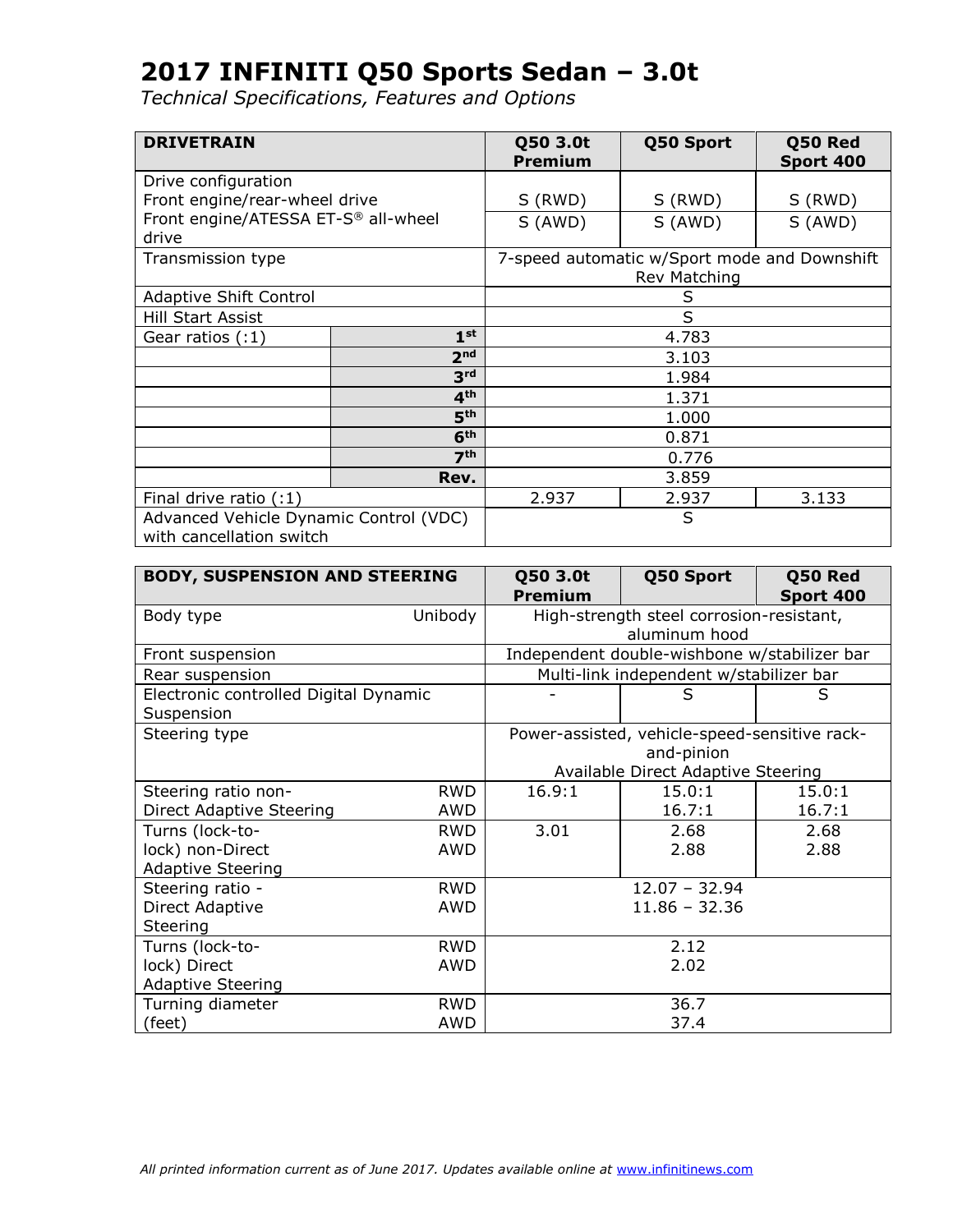*Technical Specifications, Features and Options*

| <b>BRAKES</b>                         |                   | Q50 3.0t<br><b>Premium</b> | Q50 Sport     | Q50 Red<br>Sport 400 |
|---------------------------------------|-------------------|----------------------------|---------------|----------------------|
| Power-assisted                        | Front             | S                          |               |                      |
| vented disc (in.)                     | $12.6 \times 1.1$ |                            |               |                      |
|                                       | Rear              | S                          |               |                      |
|                                       | $12.1 \times 0.6$ |                            |               |                      |
|                                       | Front             |                            | S             | S                    |
|                                       | $14.0 \times 1.3$ |                            |               |                      |
|                                       | Rear              |                            | S             | S                    |
|                                       | $13.8 \times 0.8$ |                            |               |                      |
| 2-piston front/1piston rear calipers  |                   | S                          |               |                      |
| 4-piston front/2-piston rear calipers |                   |                            | S             | S                    |
| Electronic Brake force Distribution   |                   |                            | S             |                      |
| Brake Assist with Preview Braking     |                   |                            | S             |                      |
| <b>Function</b>                       |                   |                            |               |                      |
| 4-wheel/4-channel/4-sensor Anti-lock  |                   |                            | S             |                      |
| Braking System (ABS)                  |                   |                            |               |                      |
| Parking brake                         |                   |                            | Foot-operated |                      |

| <b>WHEELS AND TIRES</b>     |                                     | Q50 3.0t<br><b>Premium</b> | Q50 Sport                    | Q50 Red<br><b>Sport 400</b> |
|-----------------------------|-------------------------------------|----------------------------|------------------------------|-----------------------------|
| Wheels                      |                                     |                            |                              |                             |
| Aluminum-alloy              | 17x7.5-in machine<br>finish         | S                          |                              |                             |
|                             | 19x8.5-in sport                     | P                          | S                            |                             |
|                             | 19x9-in AWD                         | $\overline{\phantom{a}}$   | $\qquad \qquad \blacksquare$ | S                           |
|                             | 19x8.5-in front, 19x9.5-in rear RWD | -                          | -                            | S                           |
| Tires - Run Flat            |                                     |                            |                              |                             |
| All-Season                  | Bridgestone 225/55R17               | S                          |                              |                             |
| Summer                      | Dunlop 245/40R19                    | O-RWD                      |                              |                             |
| All-Season                  | Dunlop 245/40R19                    | O-AWD                      | S-AWD                        | S-AWD                       |
| Summer                      | Dunlop 245/40R19                    |                            | S-RWD                        |                             |
| Staggered                   | Dunlop 245/40R19 front              |                            |                              | S-RWD                       |
| - Summer                    | Dunlop 265/35R19 rear               |                            |                              |                             |
| <b>Tires - Conventional</b> |                                     |                            |                              |                             |
| Staggered                   | Bridgestone 245/40R19               |                            |                              | O-RWD                       |
| - Summer                    | front                               |                            |                              |                             |
|                             | Bridgestone 265/35R19 rear          |                            |                              |                             |
| Temporary T145/70R18 spare  |                                     | O                          | Ω                            | $\Omega$                    |

| <b>EXTERIOR DIMENSIONS (inches)</b> |            | Q50 3.0t<br><b>Premium</b> | Q50 Sport | Q50 Red<br><b>Sport 400</b> |
|-------------------------------------|------------|----------------------------|-----------|-----------------------------|
| Wheelbase                           |            |                            | 112.2     |                             |
| Overall length                      | <b>RWD</b> | 188.3                      | 188.3     | 189.1                       |
|                                     | AWD        | 189.1                      | 189.1     | 189.1                       |
| Overall width                       |            |                            | 71.8      |                             |
| Overall height                      | <b>RWD</b> |                            | 56.8      |                             |
|                                     | AWD        |                            | 57.2      |                             |
| Front track width                   | <b>RWD</b> | 60.8                       | 60.4      | 60.4                        |

All printed information current as of June 2017. Updates available online at [www.infinitinews.com](http://www.infinitinews.com/)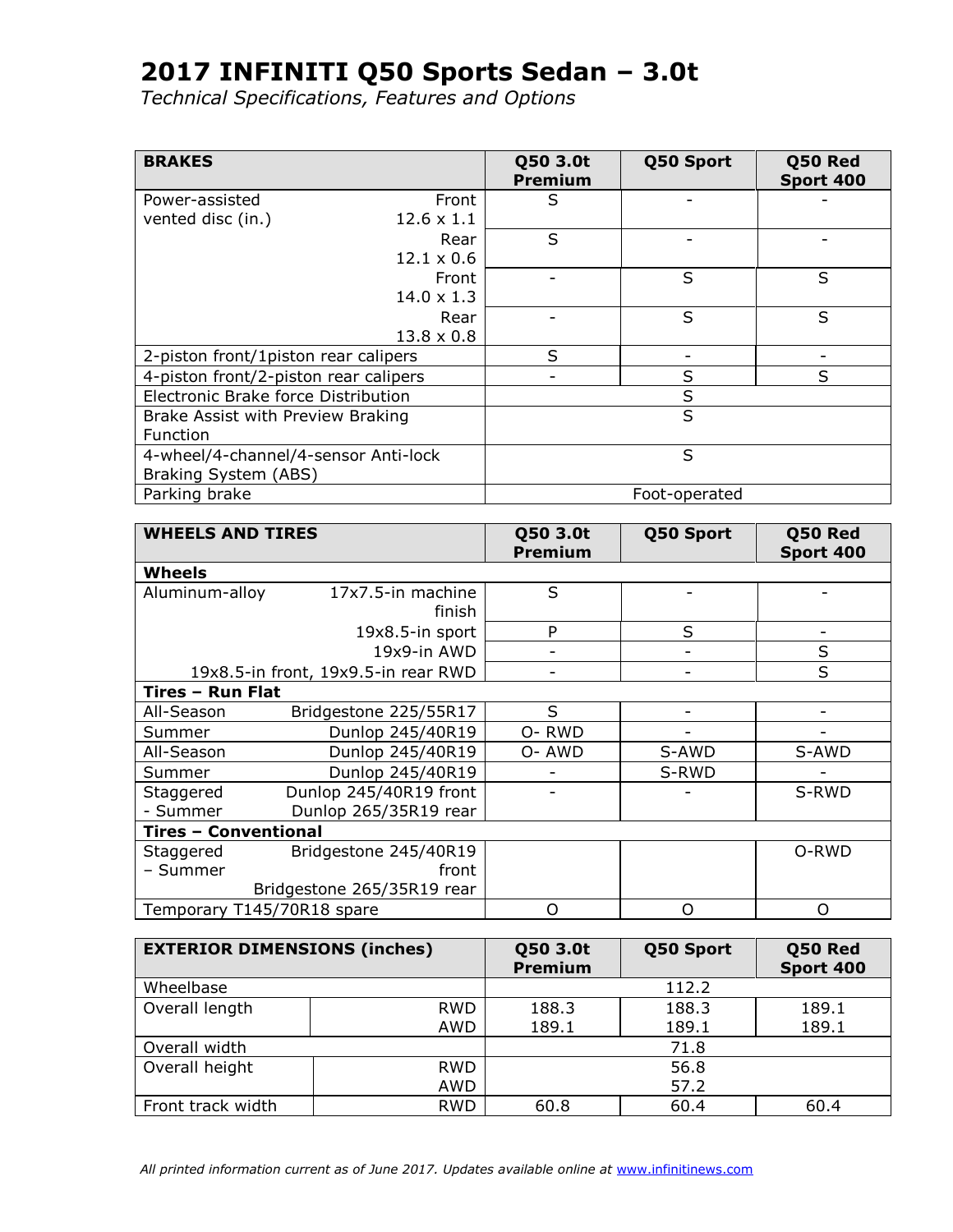|                     | AWD        | 60.8 | 60.4 | 60.4 |
|---------------------|------------|------|------|------|
| Rear track width    | <b>RWD</b> | 61.8 | 61.4 | 61.4 |
|                     | AWD        | 61.8 | 61.4 | 61.6 |
| Minimum ground      | <b>RWD</b> | 5.1  | 5.1  | 5.1  |
| clearance           | AWD        | 5.0  | 5.0  | 5.0  |
| Coefficient of Drag | <b>RWD</b> | 0.26 | 0.28 | 0.29 |
| (Cd`                | AWD        | 0.26 | 0.28 | 0.28 |

| <b>EXTERIOR FEATURES AND OPTIONS</b>                                                            | Q50 3.0t<br><b>Premium</b> | Q50 Sport | Q50 Red<br>Sport 400 |
|-------------------------------------------------------------------------------------------------|----------------------------|-----------|----------------------|
| Signature LED headlights (LED high/low<br>beam), daytime running lights                         |                            | S         |                      |
| Automatic on/off                                                                                |                            | S         |                      |
| Adaptive Front lighting System (AFS) with<br>high beam assist technology                        |                            | $\Omega$  |                      |
| Front LED fog lights and turn signals<br>(mounted in lower fascia)                              |                            | S         |                      |
| Body-color dual power controlled heated<br>outside mirrors                                      |                            | S         |                      |
| Auto dimming outside mirrors with<br>reverse synchronization, memory feature                    |                            | $\Omega$  |                      |
| Tinted glass power moonroof with rear tilt<br>feature, sliding sunshade, one-touch<br>operation |                            | S         |                      |
| Unique sport front fascia                                                                       |                            | S         | S                    |
| Speed-sensing flat-blade variable<br>intermittent front windshield wipers                       |                            | S         |                      |
| Front door handle courtesy lights                                                               |                            | S         |                      |
| Dual chrome exhaust finishers                                                                   | S                          | S         |                      |
| Unique brushed finish exhaust finisher                                                          |                            |           | S                    |

| <b>INTERIOR DIMENSIONS (inches)</b> | <b>Front</b> | Rear |
|-------------------------------------|--------------|------|
| Headroom without moonroof           | 40.2         | 37.5 |
| Headroom with moonroof              | 39.5         | 36.8 |
| Shoulder room                       | 56.7         | 56.1 |
| Hip room                            | 53.2         | 52.5 |
| Legroom                             | 44.5         | 35.1 |

| <b>INTERIOR FEATURES AND OPTIONS</b>                                                                             | Q50 3.0t<br><b>Premium</b> | Q50 Sport | Q50 Red<br>Sport 400 |
|------------------------------------------------------------------------------------------------------------------|----------------------------|-----------|----------------------|
| Leatherette seating surfaces                                                                                     |                            |           |                      |
| Leather-appointed seats                                                                                          |                            |           |                      |
| Sport-type leather-appointed seats                                                                               |                            |           |                      |
| 8-way power driver's seat w/manual<br>adjustable lumbar support                                                  |                            |           |                      |
| Front sport driver's seat with manual<br>thigh extension and power lumbar,<br>thigh and torso bolster adjustment |                            |           |                      |
| 8-way power front passenger's seat                                                                               |                            |           |                      |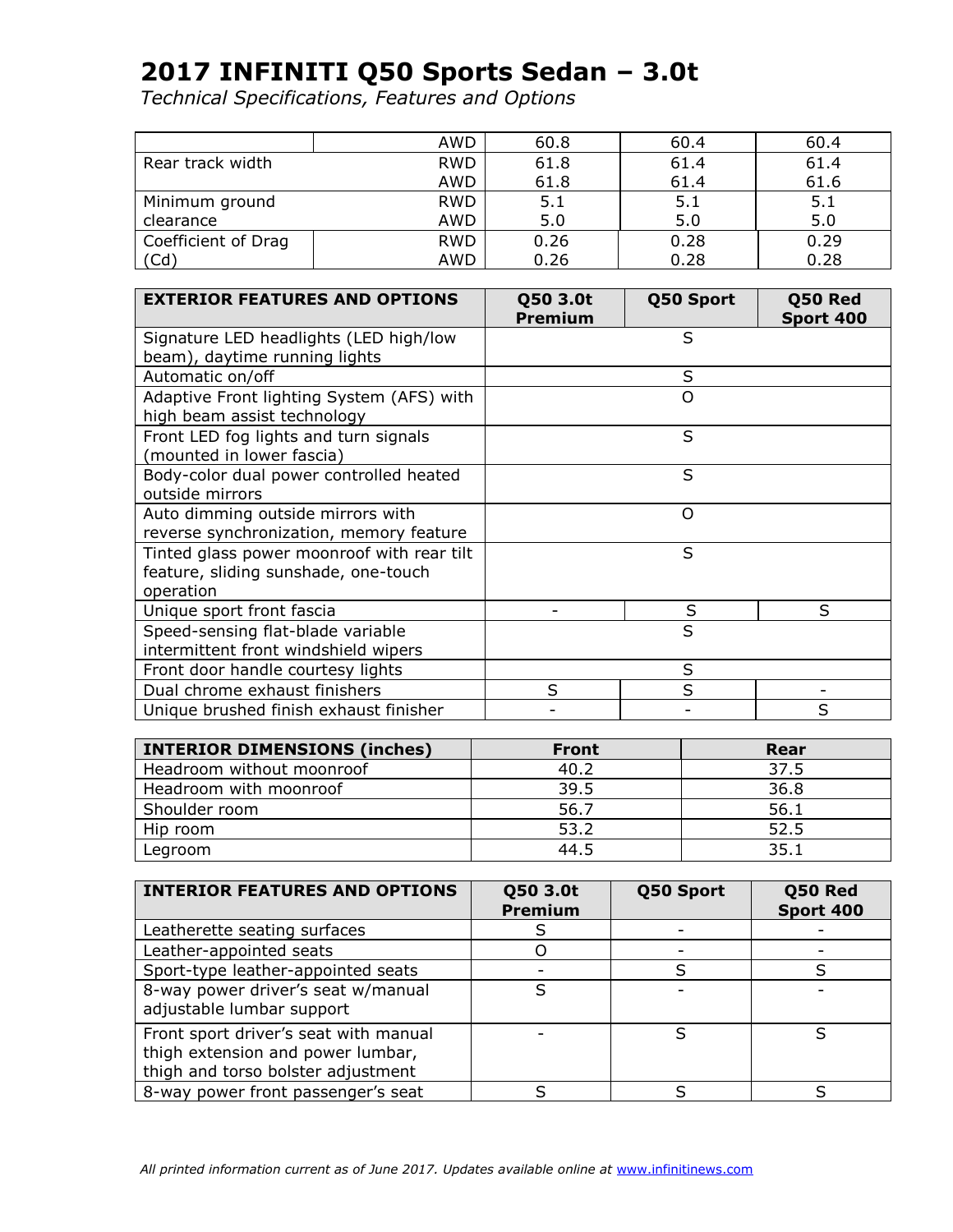| Front sport passenger's seat with<br>manual thigh extension |         | S                       | S |
|-------------------------------------------------------------|---------|-------------------------|---|
| 60/40 split-folding rear seat                               |         |                         | O |
| Leather-covered steering wheel with                         |         | $\circ$<br>S            |   |
| illuminated audio and cruise control                        |         |                         |   |
| buttons                                                     |         |                         |   |
| Heated steering wheel                                       | O       | O                       | O |
| Fine Vision electroluminescent                              |         | S                       |   |
| instrumentation                                             |         |                         |   |
| INFINITI InTouch™ dual display system                       |         | S                       |   |
| with upper 8" and lower 7" VGA LCD                          |         |                         |   |
| touch screens                                               |         |                         |   |
| <b>INFINITI Controller</b>                                  |         |                         |   |
| INFINITI InTuition™: a fully                                |         | $rac{S}{S}$             |   |
| customizable digital environment for                        |         |                         |   |
| storing driver settings to Intelligent Key                  |         |                         |   |
| "Kacchu" finish aluminum trim                               |         | $\sf S$                 |   |
| Maple wood trim                                             |         | $\overline{O}$          |   |
| Aluminum sill plates w/ "INFINITI" script                   |         | S                       |   |
| <b>Heated front seats</b>                                   |         | $\circ$                 |   |
| Around View <sup>®</sup> Monitor with Moving                |         | $\overline{O}$          |   |
| Object Detection (MOD)                                      |         |                         |   |
| RearView Monitor                                            |         | S                       |   |
| HomeLink® Universal Transceiver                             |         | $\sf S$                 |   |
| Bluetooth <sup>®</sup> Hands-free Phone System              |         | $\overline{\mathsf{s}}$ |   |
| with hands-free text messaging                              |         |                         |   |
| assistant                                                   |         |                         |   |
| Dual Zone Automatic Temperature                             |         | $\sf S$                 |   |
| Control with microfiltration                                |         |                         |   |
| Advanced Climate Control System with                        |         | S                       |   |
| Plasmacluster <sup>®</sup> air purifier                     |         |                         |   |
| Aluminum accented pedals                                    | -       | S                       | S |
| Memory system for driver's seat,                            | O       | S                       | S |
| steering wheel and outside mirror                           |         |                         |   |
| Driver's seat, steering wheel and                           |         | O                       |   |
| outside mirrors position synchronization                    |         |                         |   |
| Power tilt and telescope steering wheel                     | $\circ$ | S                       | S |
| with entry/exit assist                                      |         |                         |   |
| Rear Sonar System                                           |         | $\mathsf O$             |   |
| Fold-down rear center armrest with                          | $\circ$ |                         |   |
| trunk pass-through feature                                  |         |                         |   |
| Rear window defroster with indicator                        |         | S                       |   |
| light and timer                                             |         |                         |   |
| Illuminated entry system with time                          |         | S                       |   |
| delay fade-out                                              |         |                         |   |
| Front seatback pockets                                      | S       |                         |   |
| Cruise control w/ steering wheel                            |         | S                       |   |
| mounted controls                                            |         |                         |   |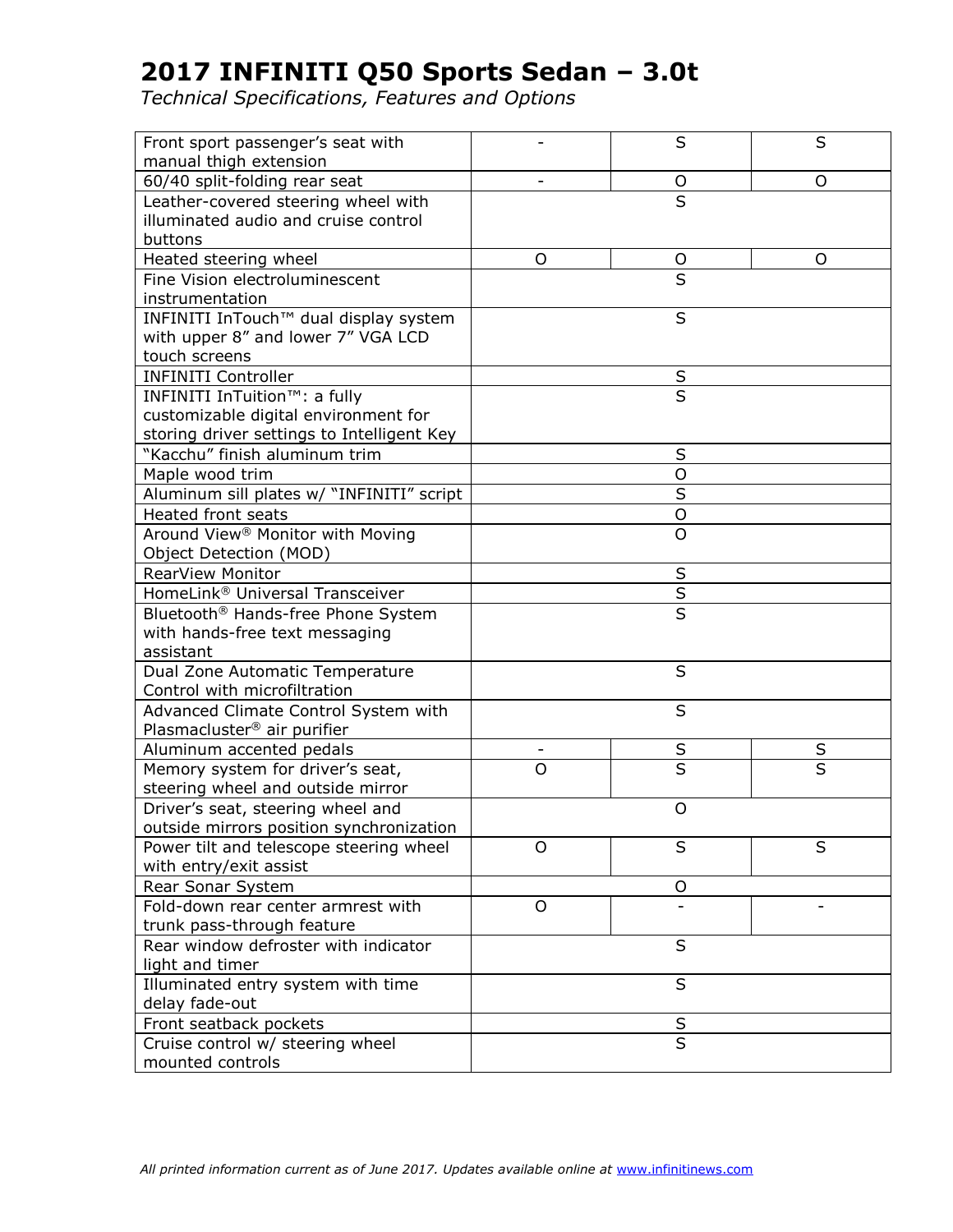*Technical Specifications, Features and Options*

| Power windows with front one-touch<br>auto-up/down with auto-reverse | S       |   |
|----------------------------------------------------------------------|---------|---|
| feature, remote keyless entry operable                               |         |   |
| Remote trunk release, electromagnetic                                | S       |   |
| trunk opener                                                         |         |   |
| Locking glove compartment with light                                 | S       |   |
| Driver and front-passenger sun visors                                | S       |   |
| with extenders and illum. vanity mirrors                             |         |   |
| Dual overhead map lights w/ sunglasses                               | S       |   |
| holder                                                               |         |   |
| Rear seat reading lights                                             | S       |   |
| Cup holders, 4 front, 2 rear                                         | $\sf S$ |   |
| INFINITI Intelligent Key system with                                 | S       |   |
| push button ignition                                                 |         |   |
| Trunk illumination and hooks (4)                                     | S       |   |
| Solid magnesium paddle shifter                                       | S       | S |
| Front armrest with storage                                           | S       |   |
| compartment, 12-volt power outlets (2),                              |         |   |
| auxiliary jack, video input and two USB                              |         |   |
| connection ports                                                     |         |   |
| Retained accessory power for windows                                 | S       |   |
| and moonroof (if equipped)                                           |         |   |

| <b>INSTRUMENTATION</b>                   |   |
|------------------------------------------|---|
| Analog speedometer,                      | S |
| tachometer, coolant                      |   |
| temperature and fuel gauges              |   |
| and white electroluminescent             |   |
| instrumentation                          |   |
| Odometer with dual trip meters           |   |
| Multi-function trip computer display     |   |
| with instant fuel economy, driving time, |   |
| outside temperature, distance to         |   |
| empty, average speed, average fuel       |   |
| economy                                  |   |

| <b>AUDIO AND NAVIGATION SYSTEMS</b>            | Q50 3.0t<br><b>Premium</b> | Q50 Sport | Q50 Red<br>Sport 400 |
|------------------------------------------------|----------------------------|-----------|----------------------|
| Bose <sup>®</sup> Performance Series Audio     |                            | S         |                      |
| system with 16 speakers, Bose®                 |                            |           |                      |
| Performance Centerpoint <sup>®</sup> simulated |                            |           |                      |
| sound, CD player, RDS and MP3                  |                            |           |                      |
| playback capability                            |                            |           |                      |
| HD radio                                       |                            | S         |                      |
| Speed sensing volume control                   |                            | S         |                      |
| Two USB inputs, aux input and video            |                            |           |                      |
| input                                          |                            |           |                      |
| Rear window in-glass diversity antenna         |                            | S         |                      |
| SiriusXM® Satellite Radio (SiriusXM            |                            | S         |                      |
| subscription required, sold separately)        |                            |           |                      |

All printed information current as of June 2017. Updates available online at [www.infinitinews.com](http://www.infinitinews.com/)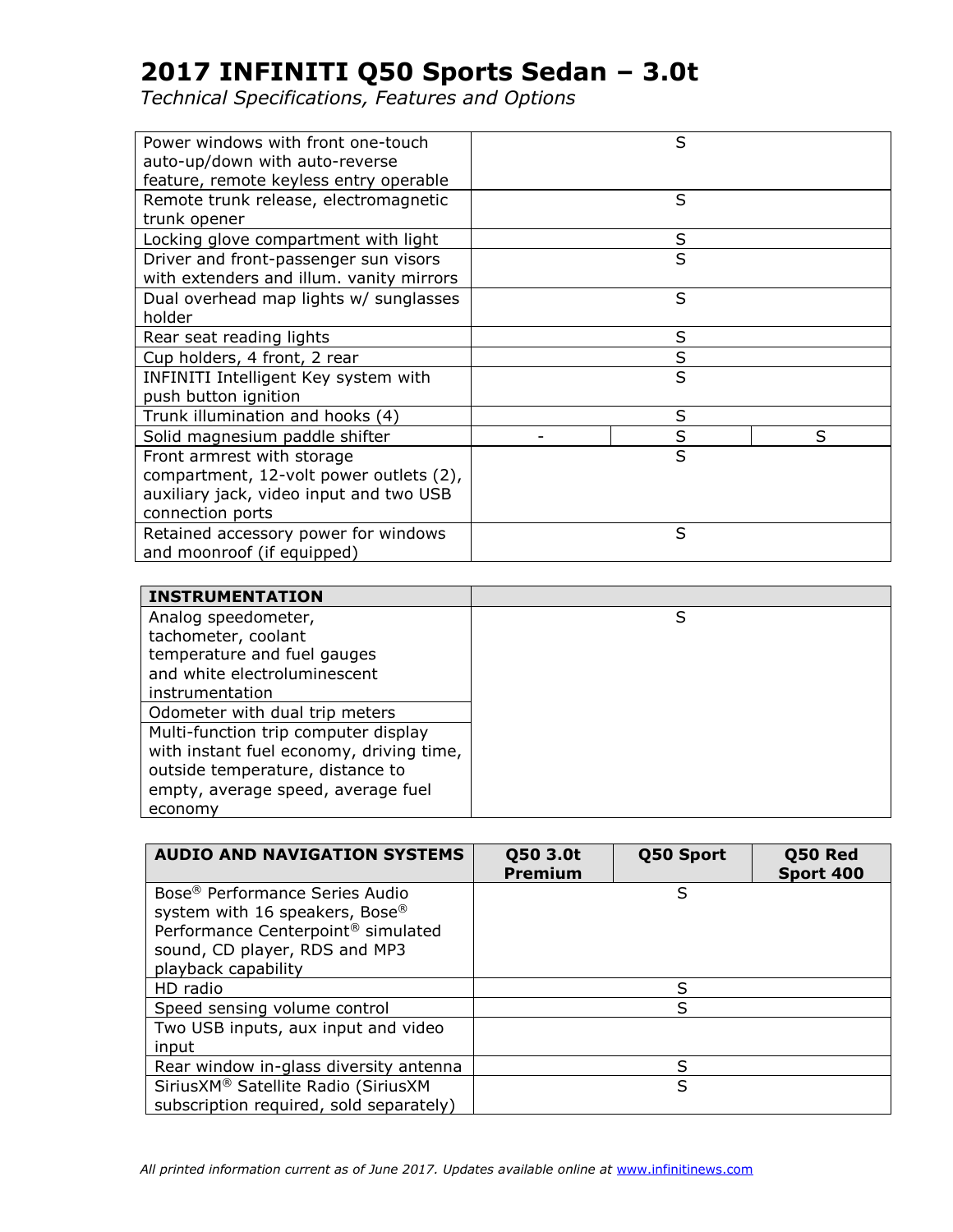| SiriusXM <sup>®</sup> Travel Link with access to<br>weather, fuel prices, stocks, sports and<br>movie times (SiriusXM® subscription<br>required, sold separately) with 4-year<br>complimentary access                                                                                                                                                                                                                                                    | S |
|----------------------------------------------------------------------------------------------------------------------------------------------------------------------------------------------------------------------------------------------------------------------------------------------------------------------------------------------------------------------------------------------------------------------------------------------------------|---|
| Steering-wheel mounted audio controls                                                                                                                                                                                                                                                                                                                                                                                                                    | S |
| <b>INFINITI Voice Recognition</b>                                                                                                                                                                                                                                                                                                                                                                                                                        | S |
| INFINITI InTouch™ with Navigation<br>and INFINITI InTouch™ Services, with<br>lane guidance and 3D building<br>graphics, voice recognition for<br>navigation functions, including one-<br>shot voice destination entry, INFINITI<br>InTouch <sup>™</sup> Services with six months of<br>safety, security and convenience<br>services, SiriusXM® Traffic, including<br>real-time traffic information (SiriusXM®<br>subscription required, sold separately) | P |

| <b>CAPACITIES</b>                   |                                      |
|-------------------------------------|--------------------------------------|
| Seating capacity                    |                                      |
| Interior passenger volume (cu. ft.) | 100.0 w/moonroof, 101.5 w/o moonroof |
| Trunk volume (cu. ft.)              | 13.5                                 |
| Fuel tank (gals.)                   | 20.0                                 |
| Engine oil (qts.)                   | 7.4                                  |
| Engine coolant (qts.)               | 9.5                                  |

| <b>CURB WEIGHTS</b><br>(lbs)                | Q50 3.0t<br><b>Premium</b><br><b>RWD</b> | Q50 3.0t<br><b>Premium</b><br><b>AWD</b> | <b>Q50</b><br><b>Sport</b><br><b>RWD</b> | <b>Q50</b><br><b>Sport</b><br><b>AWD</b> | Q50 Red<br><b>Sport</b><br>400<br><b>RWD</b> | Q50 Red<br><b>Sport</b><br>400<br><b>AWD</b> |
|---------------------------------------------|------------------------------------------|------------------------------------------|------------------------------------------|------------------------------------------|----------------------------------------------|----------------------------------------------|
| Front                                       | 2,083                                    | 2,246                                    | 2,136                                    | 2,295                                    | 2,162                                        | 2,292                                        |
| Rear                                        | 1,627                                    | 1,642                                    | 1,688                                    | 1,704                                    | 1,700                                        | 1,715                                        |
| Total                                       | 3,710                                    | 3,888                                    | 3,824                                    | 3,999                                    | 3,862                                        | 4,007                                        |
| Weight distribution<br>(% fr/rr, w/ driver) | 56/44                                    | 58/42                                    | 56/44                                    | 57/43                                    | 56/44                                        | 57/43                                        |
| GVWR (lbs.)                                 | 4,980                                    | 5,159                                    | 4,980                                    | 5,159                                    | 4,980                                        | 5,159                                        |

| <b>EPA MILEAGE</b><br><b>ESTIMATES</b><br>(Actual mileage<br>may vary) | Q50 3.0t<br><b>Premium</b><br><b>RWD</b> | Q50 3.0t<br><b>Premium</b><br><b>AWD</b> | <b>Q50</b><br><b>Sport</b><br><b>RWD</b> | <b>050</b><br><b>Sport</b><br><b>AWD</b> | Q50 Red<br><b>Sport</b><br>400<br><b>RWD</b> | Q50 Red<br><b>Sport</b><br>400<br><b>AWD</b> |
|------------------------------------------------------------------------|------------------------------------------|------------------------------------------|------------------------------------------|------------------------------------------|----------------------------------------------|----------------------------------------------|
| City                                                                   | 20                                       | 19                                       | 20                                       | 19                                       | 20                                           | 19                                           |
| Highway                                                                | 29                                       | 27                                       | 29                                       | 27                                       | 26                                           | 26                                           |
| Combined                                                               | 23                                       | 22                                       | 23                                       | 22                                       | 22                                           | 22                                           |
| <b>EPA Classification</b>                                              | Mid-size cars                            |                                          |                                          |                                          |                                              |                                              |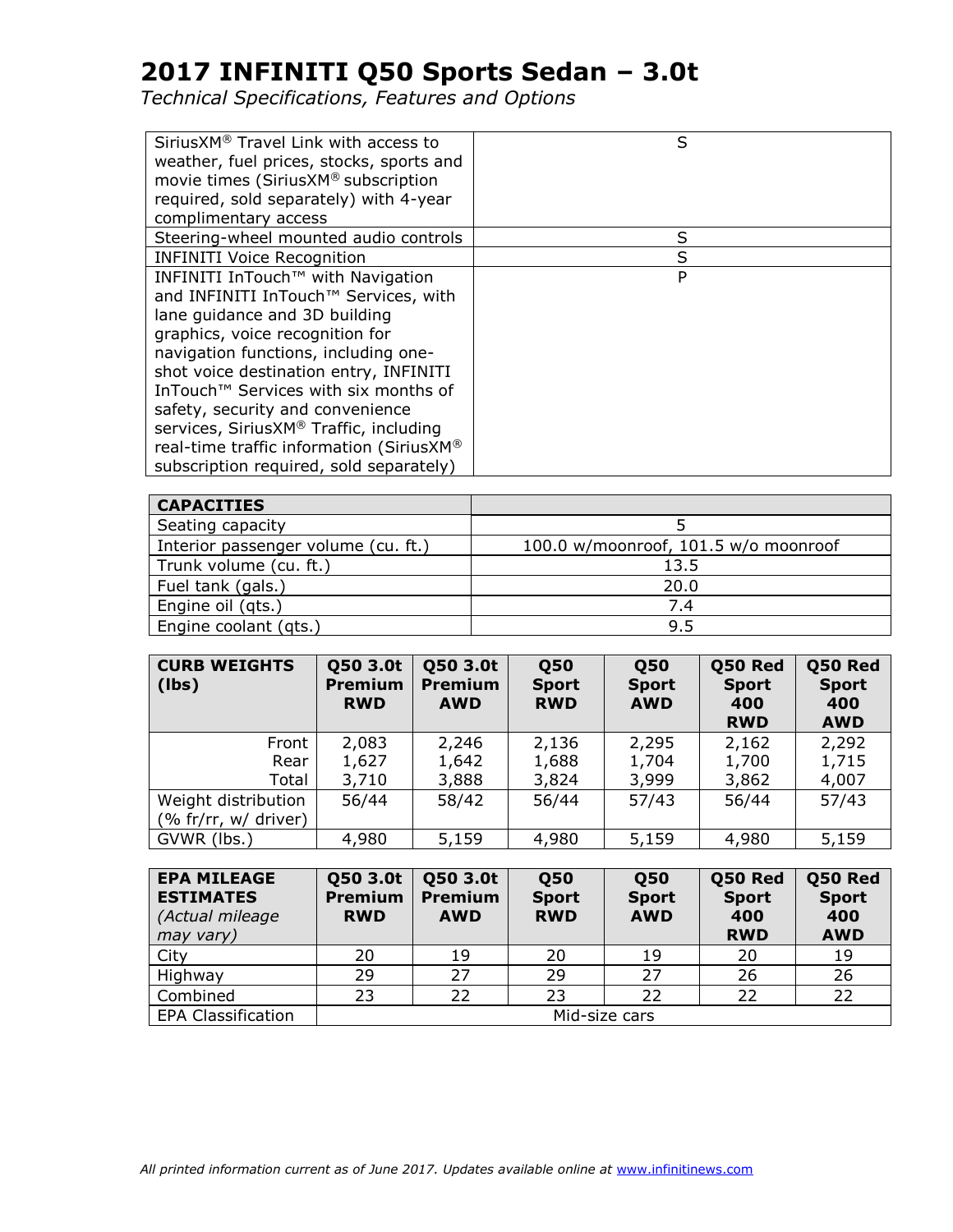| <b>SAFETY AND SECURITY FEATURES</b>                 | Q50 3.0t<br>Premium | Q50 Sport      | Q50 Red<br>Sport 400 |
|-----------------------------------------------------|---------------------|----------------|----------------------|
| Advanced Air Bag System (AABS) with dual-           |                     | S              |                      |
| stage supplemental front air bags with occupant     |                     |                |                      |
| classification sensor                               |                     |                |                      |
| Front seat-mounted side impact supp. air bags       |                     |                |                      |
| Roof-mounted curtain side impact supplemental       |                     |                |                      |
| air bags for front and rear-seat outboard           |                     |                |                      |
| occupant head protection                            |                     |                |                      |
| LATCH System (Lower Anchors and Tethers for         |                     |                |                      |
| CHildren)                                           |                     |                |                      |
| Front seat belts with pretensioners and load        |                     |                |                      |
| limiters                                            |                     |                |                      |
| Zone Body construction                              |                     |                |                      |
| Power window lockout function                       |                     |                |                      |
| Shift interlock system                              |                     |                |                      |
| Energy-absorbing steering column                    |                     |                |                      |
| Vehicle Security System with indicator light and    |                     |                |                      |
| Infiniti Vehicle Immobilizer System                 |                     |                |                      |
| Remote Keyless Entry system with panic alarm        |                     |                |                      |
| Vehicle Dynamic Control (VDC)                       |                     |                |                      |
| Tire Pressure Monitoring System (TPMS)              |                     |                |                      |
| Brake-Operated Pre-Crash Seat Belts                 |                     | O              |                      |
| Blind Spot Warning (BSW) and Blind Spot             |                     | O              |                      |
| Intervention® (BSI)                                 |                     |                |                      |
| Intelligent Cruise Control (Full Speed Range)       |                     | O              |                      |
| Backup Collision Intervention (BCI) with Rear       |                     | $\Omega$       |                      |
| Cross Traffic Alert (RCTA)                          |                     |                |                      |
| Distance Control Assist (DCA)                       |                     | O              |                      |
| Forward Collision Warning (FCW)                     |                     | O              |                      |
| Predictive Forward Collision Warning (PFCW)         |                     | O              |                      |
| Forward Emergency Braking (FEB)                     |                     | O              |                      |
| Lane Departure Warning (LDW)                        |                     | O              |                      |
| Lane Departure Prevention with Active Lane          |                     | $\overline{O}$ |                      |
| Control™ (utilizing world's first production Direct |                     |                |                      |
| Adaptive Steering technology)                       |                     |                |                      |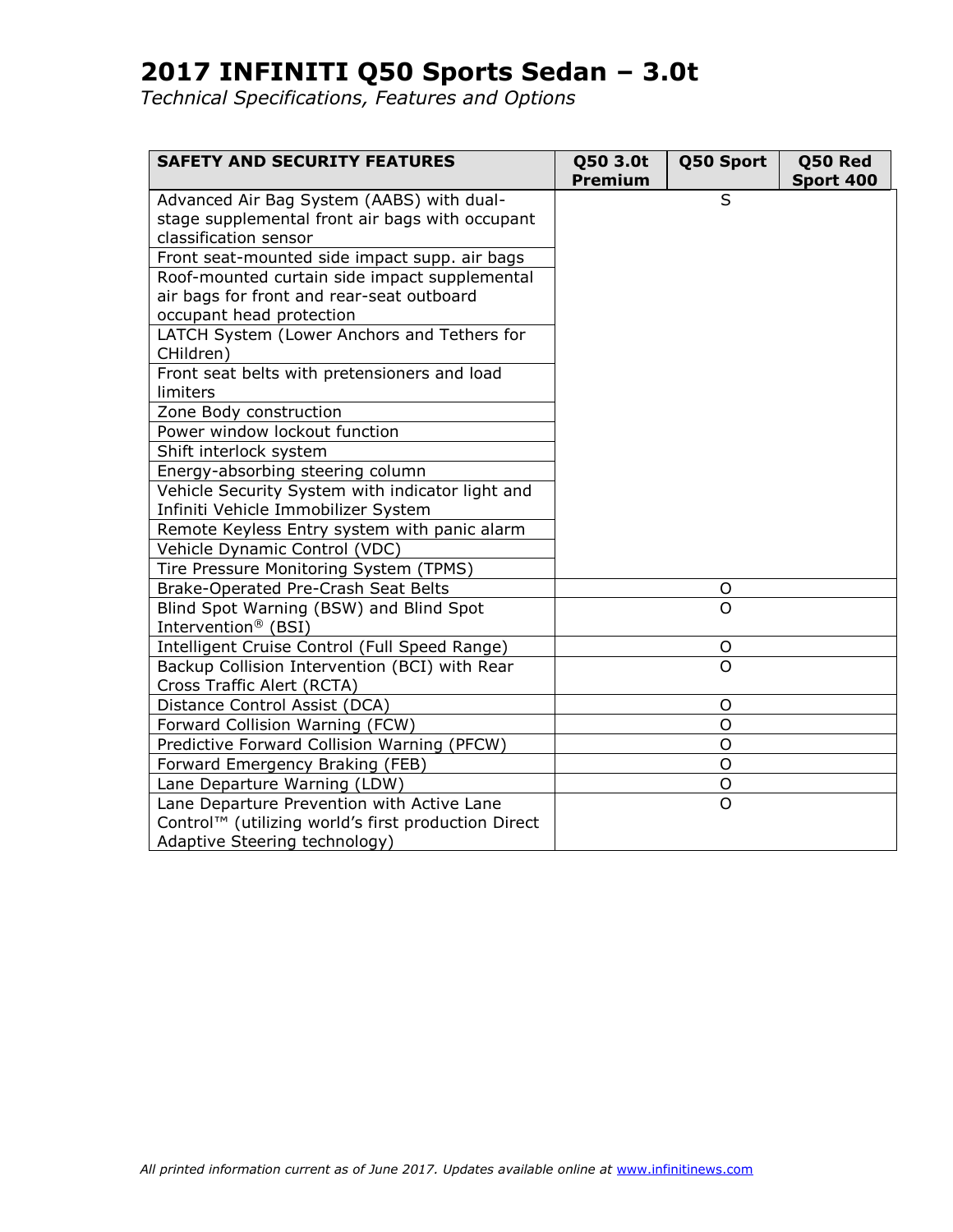| <b>PACKAGES AND OPTIONS</b>                                                                                                                                                                                                                                                                                                                                                                                                                                                                                                                                                                                                                                                                                                                                                                                                                                                                                               | Q50 3.0t<br><b>Premium</b> | Q50 Sport    | Q50 Red<br>Sport 400 |
|---------------------------------------------------------------------------------------------------------------------------------------------------------------------------------------------------------------------------------------------------------------------------------------------------------------------------------------------------------------------------------------------------------------------------------------------------------------------------------------------------------------------------------------------------------------------------------------------------------------------------------------------------------------------------------------------------------------------------------------------------------------------------------------------------------------------------------------------------------------------------------------------------------------------------|----------------------------|--------------|----------------------|
| Spare Tire Package: Temporary spare<br>tire/wheel and jack kit                                                                                                                                                                                                                                                                                                                                                                                                                                                                                                                                                                                                                                                                                                                                                                                                                                                            | O                          |              |                      |
| Leather Seating Package: Leather-appointed<br>front and rear seats                                                                                                                                                                                                                                                                                                                                                                                                                                                                                                                                                                                                                                                                                                                                                                                                                                                        | $\circ$                    |              |                      |
| Premium Plus Package 3.0t: Auto dimming<br>outside mirrors; memory function for steering<br>wheel, driver's seat and outside mirrors (linked<br>to Intelligent Key); power tilt and telescoping<br>steering wheel; INFINITI InTouch™ with<br>Navigation and INFINITI InTouch™ Services,<br>with lane guidance and 3D building graphics,<br>voice recognition for navigation functions,<br>including one-shot voice destination entry,<br>INFINITI InTouch™ Services with six months of<br>safety, security and convenience services,<br>SiriusXM® Traffic, including real-time traffic<br>information (SiriusXM® subscription required,<br>sold separately); Adaptive Shift Control with<br>navigation synchronization; 60/40 split fold-<br>down rear seat with center armrest and pass-<br>thru; driver's seat power lumbar; driver's seat<br>memory; heated steering wheel; heated front<br>seats; remote engine start | O                          |              |                      |
| Premium Plus Package 3.0t Sport: INFINITI<br>InTouch <sup>™</sup> with Navigation and INFINITI InTouch<br>Services, with lane guidance and 3D building<br>graphics, voice recognition for navigation<br>functions, including one-shot voice destination<br>entry, Infiniti InTouch™ Services with six months<br>of safety, security and convenience services,<br>SiriusXM® Traffic, including real-time traffic<br>information (SiriusXM® subscription required,<br>sold separately); Adaptive Shift Control with<br>navigation synchronization; heated steering<br>wheel; heated front seats; remote engine start                                                                                                                                                                                                                                                                                                        |                            | O            | O                    |
| <b>Direct Adaptive Steering: Direct Adaptive</b><br>Steering (DAS)                                                                                                                                                                                                                                                                                                                                                                                                                                                                                                                                                                                                                                                                                                                                                                                                                                                        | $\circ$                    | $\mathsf{O}$ | $\circ$              |
| Technology Package: Auto leveling Adaptive<br>Front Lighting System (AFS), High Beam Assist,<br>Intelligent Cruise Control (Full-Speed Range),<br>Distance Control Assist (DCA), Eco pedal, Front<br>Seat Driver/Passenger Pre-Crash Seat Belts,<br>Blind Spot Intervention (BSI), Lane Departure<br>Warning (LDW), Lane Departure Prevention<br>(LDP) with Active Lane Control                                                                                                                                                                                                                                                                                                                                                                                                                                                                                                                                           | $\mathsf{O}$               | $\mathsf{O}$ | O                    |